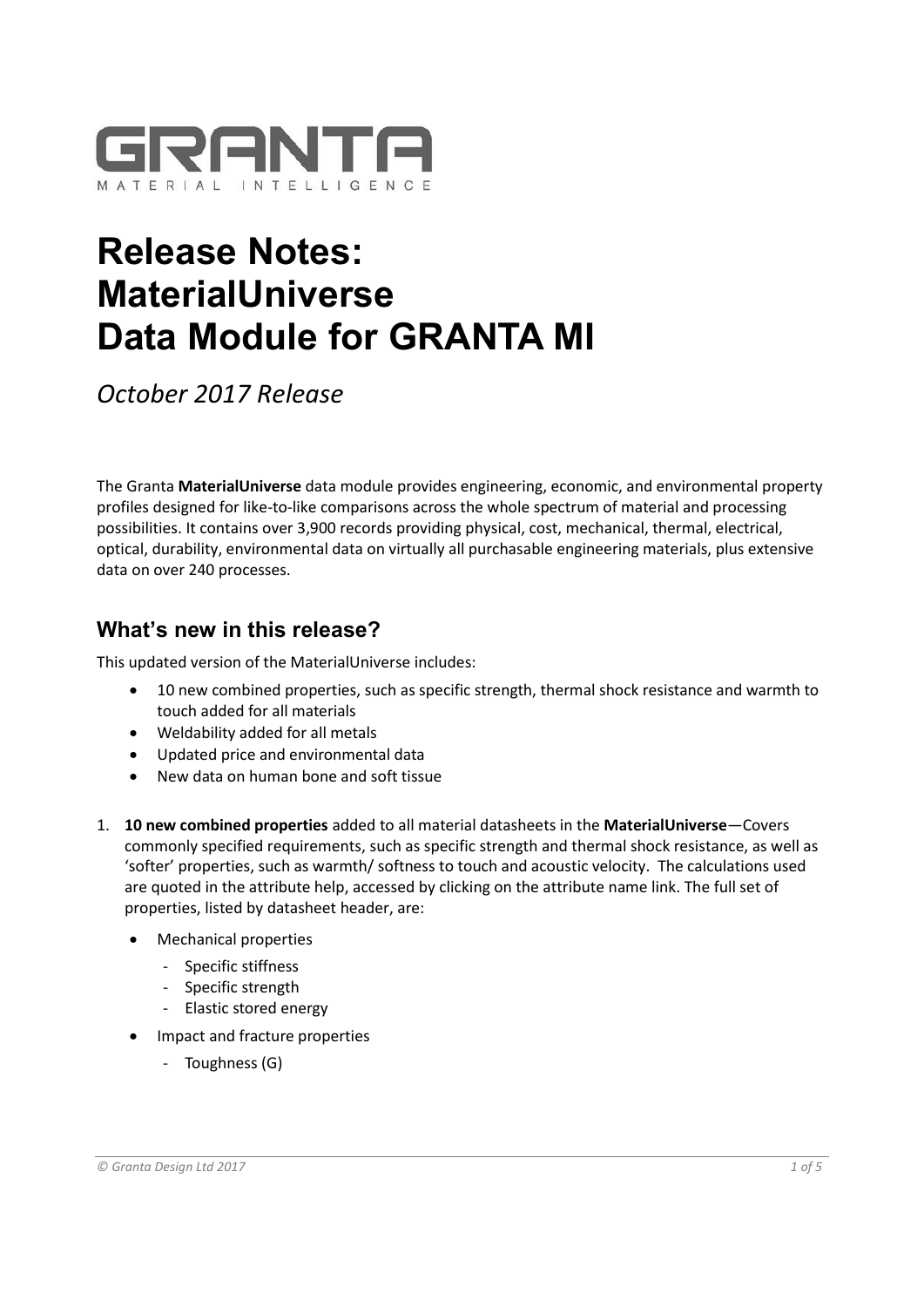- Thermal properties
	- Thermal shock resistance
	- Thermal distortion resistance
- Electrical properties
	- Electrical conductivity
- Optical, aesthetic and acoustic properties
	- Softness to touch
	- Warmth to touch
	- Acoustic velocity

#### *Benefits:*

- Select, filter and compare materials based on these commonly specified properties, which are not typically quoted on material datasheets.
- 2. **New weldability attribute added for metals**—Rates the weldability of a metal on a four-point scale between excellent and unsuitable, and includes information on what pre and post treatment may be required to achieve a satisfactory weld.

## *Benefits:*

- Consider this important manufacturing requirement alongside machinability and other critical quality requirements.
- 3. **Fiber type added to carbon fiber composite record names**—For carbon fiber reinforced composites, the type of fiber has been added to the record name (HS = High Strength, IM = Intermediate Modulus, and HM = High Modulus).

#### *Benefits*

- Makes it easier to differentiate between the standard high strength (HS) carbon fiber and more specialist intermediate (IM) and high modulus (HM) grades.
- 4. **New magnetic materials folder** added to browse tree—Categorized into hard and soft grades. Previously, these grades were dispersed throughout the tree and listed under their respective material class.

## *Benefits*

- Raises profile of this important class of functional material.
- Easier to differentiate between permanent (hard) and electromagnetic (soft) grades.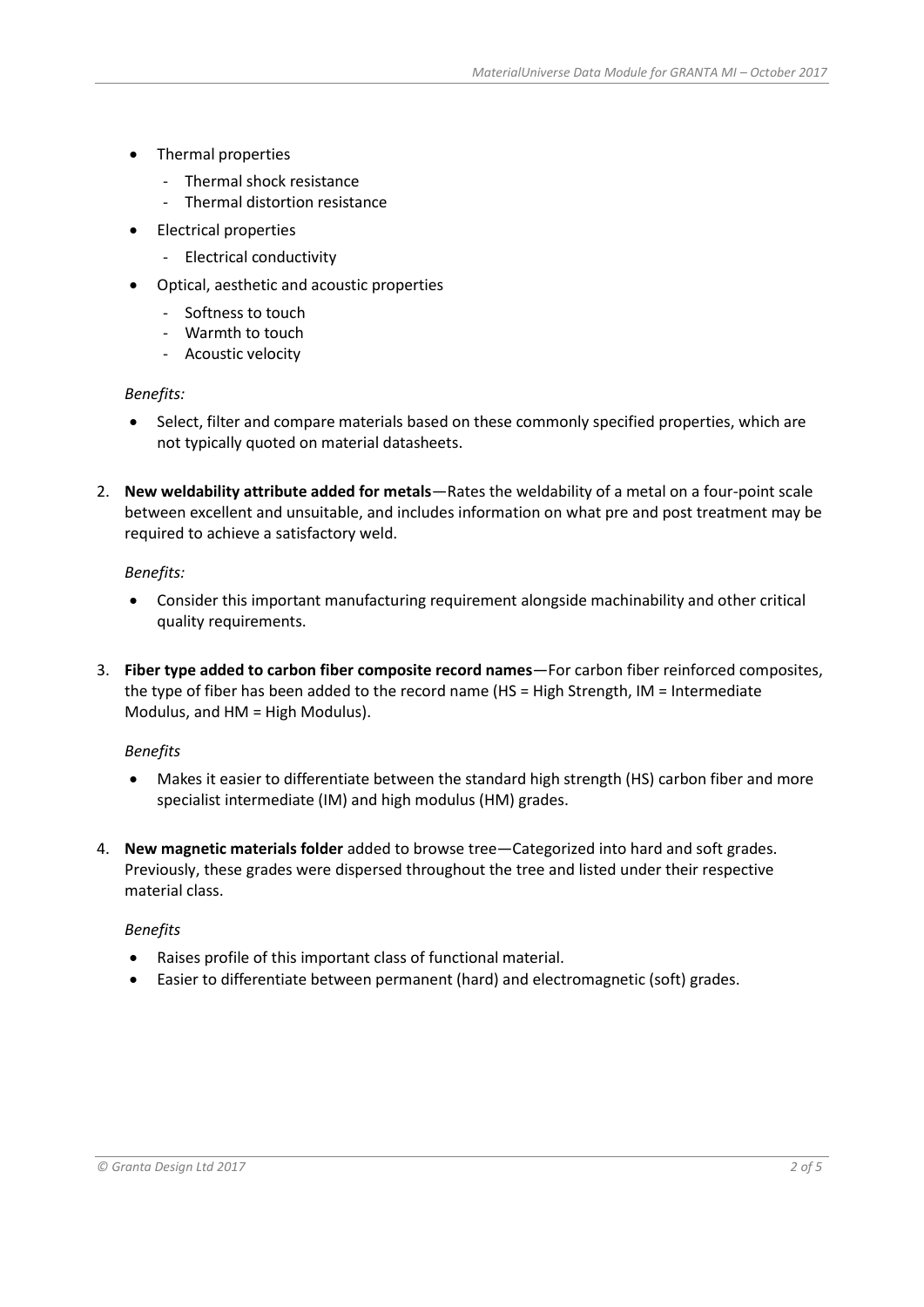5. Updated **Material prices**. New prices are available for all 4,000+ materials in MaterialUniverse. These have been generated using Granta's price model, based on data from the world commodity markets.

*Benefits:*

- Use up-to-date prices, reflecting current differences between material types and classes.
- Accurate cost reduction initiatives.
- 6. Revised and **updated environmental data**. The following routine updates have been made:
	- Data values and sources for **Energy usage** and **CO<sup>2</sup> Footprint** have been updated for polymers, polyurethane foams, paper and cardboard.
	- The **REACH Candidate list** and **SIN list** (Substitute It Now) Restricted Substances Risk Indicators have been updated to reflect the latest restrictions.

#### *Benefits:*

- Use up-to-date data, based on the latest sources, to inform and guide environmental design.
- 7. New **Austempered ductile iron, cobalt-based superalloys and copper-nickel alloys added**. The following metal alloys have been added to the MaterialUniverse:
	- Austempered ductile iron
		- ADI 800, ADI 900, ADI 1050, ADI 1200, ADI 1400, and ADI 1600
	- Cobalt-based superalloys
		- CCM- high carbon and low carbon) annealed
		- CCM (high carbon and low carbon) hot worked
		- CCM (low carbon) warm worked
	- Copper-nickel alloys
		- C64700 (98/2 copper-nickel) hard and soft
		- C72650(87.5/7.5 copper-nickel), hard/spinodal and soft

#### *Benefits:*

- Consider austempered high strength ductile cast irons in applications requiring high wear resistance and strength, such as timing gears, steering knuckles, rollers, wear plates, wheel hubs, crankshafts etc.
- Consider cobalt based superalloys for surgical implants, such as bone fixation, heart valves, joint replacement and spinal devices
- Consider Copper-nickel alloys for high temperature electrical connectors, switches, relays and springs, etc.
- 8. **Coverage of paper increased** to include datasheets for bond/copier paper, glazed art paper, newsprint, paper board and tissue paper.

#### *Benefits:*

• Provides data on the main types of paper and board.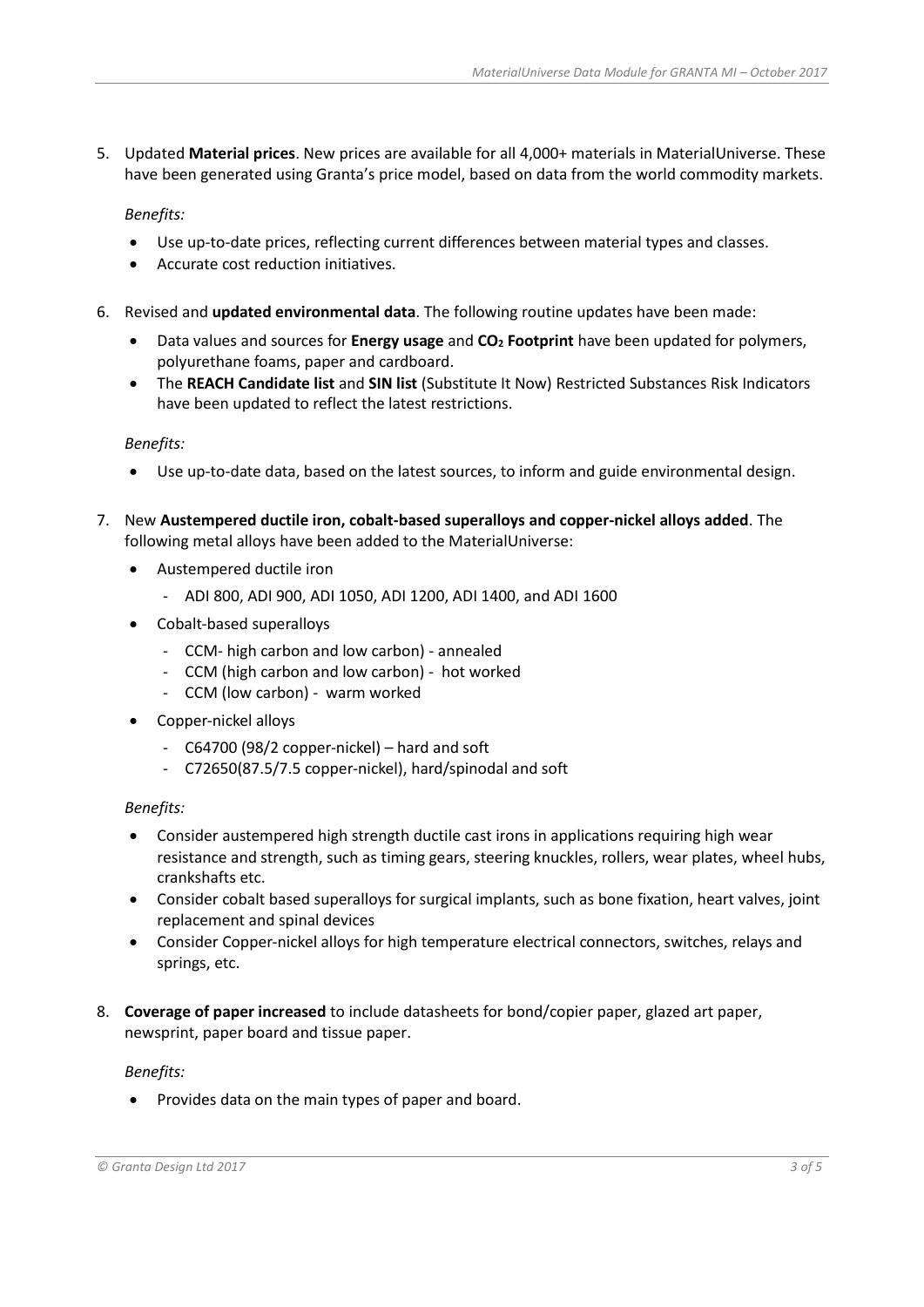- 9. Datasheets for **Human bone and tissue** added—Listed under 'Natural materials' in the 'Hybrids' folder of the MaterialUniverse table.
	- Includes data for trabecular and cortical bone.
	- Due to the nature of these materials, the data quoted is limited to mechanical and physical properties for bone, and mechanical, thermal and physical properties for soft tissue.

### *Benefits:*

- Supports the development of medical devices that come into contact with the human body, enabling synthetic materials to be screened based on their similarity to the properties of the bone or tissue they come into contact with.
- Aids the development of surgical tools that need to cut bone or tissue.
- 10. New **Healthcare applications** attribute—a new discrete attribute (replacing the *Medical applications* long text attribute) allows users to select from a list of 27 different healthcare applications such as *Bone fixation and repair*, *Surgical instruments*, or *Wound and tissue closure*.

## *Benefits:*

• Enables data to be readily filtered by Healthcare application